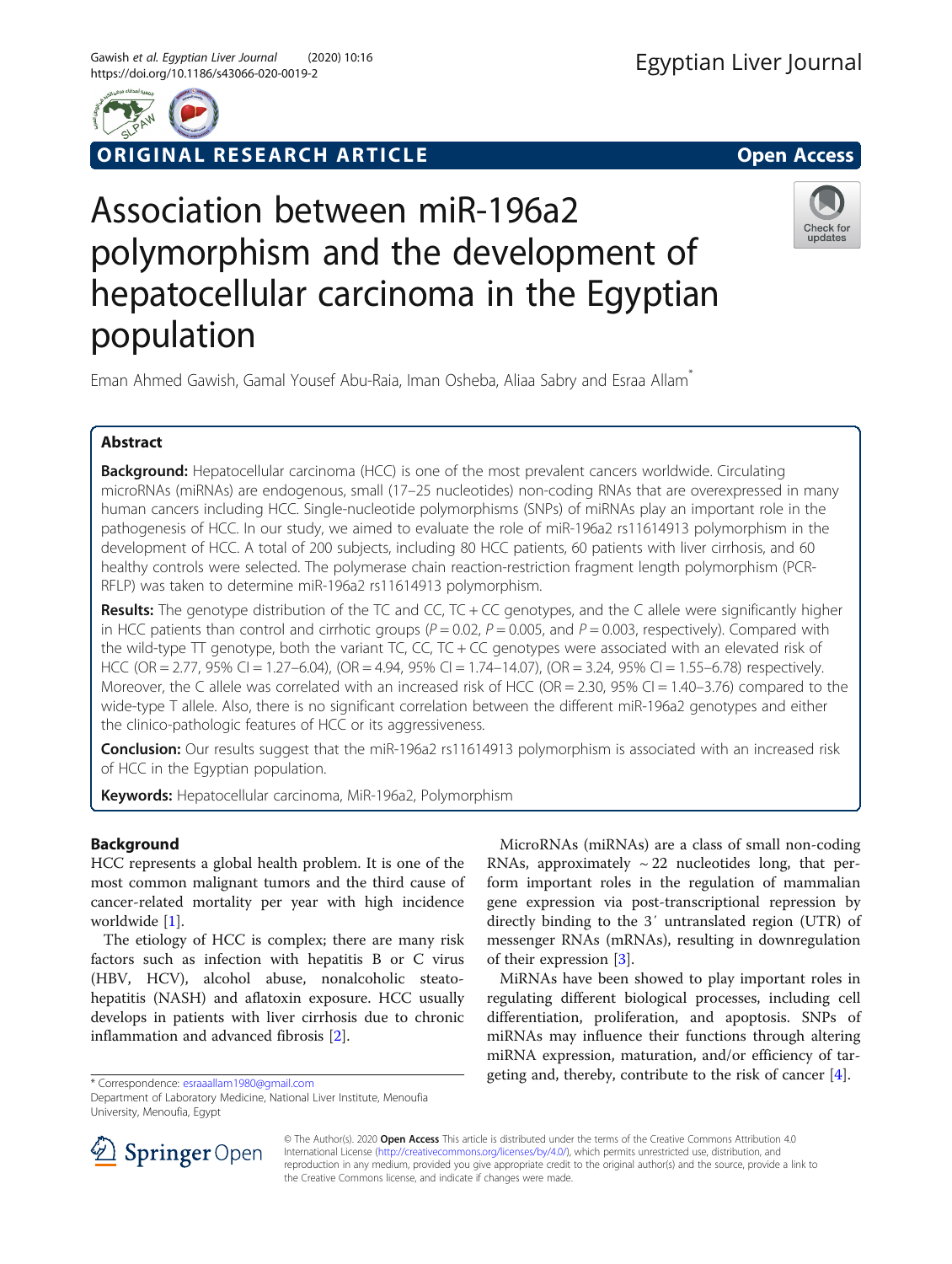The miR-196a-2 gene is located in a region between homeobox (HOX) clusters HOXC10 and HOXC9 on chromosome 12. The miR-196a-2 is thought to be overexpressed in HCC tissues and plays important roles in the pathogenesis and development of HCC [\[5](#page-8-0)].

Several studies demonstrated the association of miR-196a-2 gene with many cancers including colon, prostate, pancreatic, lung, breast, urinary bladder, and kidney cancer [[6](#page-8-0)].

The present study was designed to evaluate the role of miR-196a2 rs11614913 polymorphism in the development of HCC in the Egyptian population.

## Methods

The present study was conducted at the clinical pathology department, National Liver Institute, Menoufia University, in the duration between September 2017 and December 2018. A total of 200 subjects were enrolled in this case-control study, including 80 patients with HCC, 60 patients with cirrhosis with no radiological evidence of HCC and 60 apparently healthy individuals matched in age and sex as a control group, with no previous history of liver or malignant diseases and negative for hepatitis viral markers. Patients with HCC (diagnosed according to definitive criteria in triphasic computed tomography (CT) with contrast showing arterial enhancement and delayed venous washout) were excluded if they have inflammatory diseases, hematological malignancy, and cancer of any organ other than the liver. The study protocol was approved by the local ethics committee of the National Liver Institute, Menoufia University. Informed consent was taken from both the patients and control group subjects after explaining the aim and concerns of the study.

For all subjects, the followings were done: collection of relevant clinical data, basic laboratory tests including liver function tests (Cobas-6000 auto analyzer, Roche Diagnostics, Germany), Alpha-fetoprotein (AFP) (Cobas e411 immunoassay analyzer, Roche Diagnostics, Germany), prothrombin time (Coagulometer CA − 1500, Siemens, Germany). Hepatitis serology (HBsAg and HCV Ab) (Cobas e411 immunoassay analyzer, Roche Diagnostics, Germany). Molecular testing for miR-196a2 rs11614913 polymorphism was done by PCR-RFLP assay.

## DNA extraction and genotyping

Total DNA was extracted from EDTA treated blood samples using Zymo Quick-gDNA™ MiniPrep DNA Purification Kit (Zymo Research, CA, USA).

After ethanol precipitation, the DNA was purified and dissolved in double distilled water and frozen at − 20 °C until use. The miR-196a2 genotype was determined by polymerase chain reaction-restriction fragment length polymorphism assay (PCR-RFLP). The PCR primers

(Thermo scientific) were as follows: forward 5′- CCCCTTCCCTTCTCCTCCAGATA-3′ and reverse 5′- CGAAAACCGACTGATGTAACTCCG-3′. PCR cycling conditions were 5 min at 94 °C, followed by 30 cycles of 30 s at 94 °C, 30 s at 63 °C, and 60 s at 72 °C, with a final elongation step at 72 °C for 10 min. For restriction fragment length polymorphism, the PCR products were digested with 5 units MsPI enzyme (New England Biolabs, USA) at 37 °C and visualized by electrophoresis on 2% agarose under ultraviolet (UV) illumination. The allele types were determined as follows: a single 149 bp fragment for the TT genotype, 2 fragments of 24 and 125 bp for the CC genotype, and 3 fragments of 24, 125, and 149 bp for the TC genotype.

## Statistical analysis

Statistical analysis of the present study was conducted using SPSS version 17.0 (SPSS Inc., Chicago, IL, USA). Data was expressed into two phases: descriptive and analytical study chi-square test, one-way ANOVA test, Kruskal–Wallis test, Fisher's exact test, odds ratio (OR), and confidence interval (CI) test were used. P value  $> 0.05$  was considered statistically non-significant.  $P$  value < 0.05 was considered statistically significant. P value  $0.000$  (<  $0.001$ ) was considered statistically highly significant.

## Results

## Baseline characteristics of the study subjects

There is no significant difference between the three statistically studied groups as regard age  $(P = 0.06)$  and gender  $(P = 0.88)$ . However, there is a statistically highly significant difference between the three groups regarding smoking ( $P = < 0.001$ ) and family history of HCC ( $P = < 0.001$ ) (Table [1\)](#page-2-0). Also, there was a statistically significant difference between studied groups as regarding alanine aminotransferase (ALT), aspartate aminotransferase (AST), total and direct bilirubin, serum albumin, and international normalized ratio (INR) (Table [2\)](#page-3-0).

# MiR-196a2 genotypes and alleles distribution among study subjects

The frequency distributions of the different genotypes for miR-196a2 polymorphism are shown in (Fig. [1](#page-4-0) and Table [3\)](#page-5-0). There was a statistically significant difference between HCC patients and each of the other groups. HCC patients had a higher incidence of CC and TC genotypes when compared to cirrhotic patients and healthy controls;  $P = 0.02$ , 0.005, respectively. Allele frequencies showed a statistically higher incidence of C allele in HCC patients compared to cirrhotic patients and healthy controls;  $P = 0.003$ .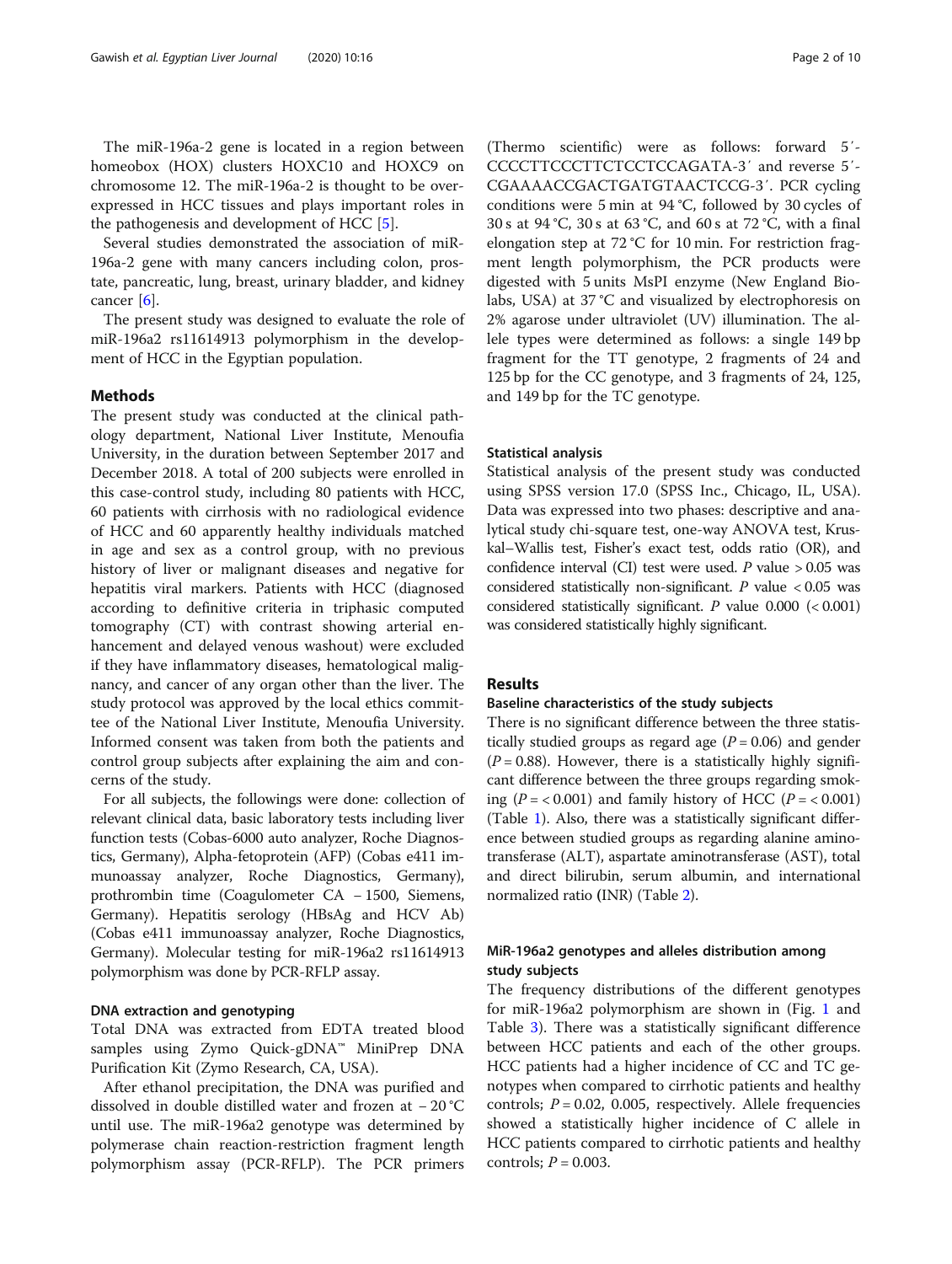<span id="page-2-0"></span>Table 1 Socio-demographic data of the studied groups

|                | Control<br>$N = 60$ |               | Cirrhosis<br>$N = 60$ |                  | <b>HCC</b><br>$N = 80$ |                  | $\chi^2$    | $P$ value |
|----------------|---------------------|---------------|-----------------------|------------------|------------------------|------------------|-------------|-----------|
| Age (years)    |                     |               |                       |                  |                        |                  |             |           |
| $X + SD$       |                     | $52.61 + 7.5$ |                       | $56.92 \pm 6.45$ |                        | $54.04 \pm 8.34$ |             |           |
| Min-max        | $24 - 60$           |               | $42 - 70$             |                  | $43 - 65$              |                  | $*F = 2.89$ | 0.06      |
|                | No.                 | $\%$          | No.                   | %                | No.                    | $\frac{0}{0}$    |             |           |
| Gender         |                     |               |                       |                  |                        |                  |             |           |
| Male           | 30                  | 50.0          | 29                    | 48.3             | 42                     | 52.5             | 0.25        | 0.88      |
| Female         | 30                  | 50.0          | 31                    | 51.7             | 38                     | 47.5             |             |           |
| Smoking        |                     |               |                       |                  |                        |                  |             |           |
| Yes            | 0                   | 0.0           | 17                    | 28.3             | 38                     | 47.5             |             |           |
| <b>No</b>      | 60                  | 100.0         | 41                    | 68.3             | 42                     | 52.5             | 43.75       | < 0.001   |
| Ex             | $\Omega$            | 0.0           | $\mathfrak{D}$        | 3.3              | $\Omega$               | 0.0              |             |           |
| Family history |                     |               |                       |                  |                        |                  |             |           |
| Yes            | $\Omega$            | 0.0           | 9                     | 15.0             | 22                     | 27.5             |             |           |
| <b>No</b>      | 60                  | 100.0         | 51                    | 85.0             | 58                     | 72.5             | 19.81       | < 0.001   |

 $X$  = mean, SD = standard deviation,  $\chi^2$  = chi-square, P probability of error. No = number, % = percentage  $*F$  = one-way ANOVA test

#### MiR-196a2 gene polymorphism and the risk for HCC

To evaluate the risk of HCC according to the miR-196a2 genotype using the TT genotype as the reference genotype. Table [4](#page-5-0) showed that the TC genotype was associated with a 2.77-fold increased risk of HCC when compared with the TT genotype  $(OR = 2.77, 95\% \text{ CI} =$ 1.27–6.04). Moreover, the CC genotype was also associated with a 4.94-fold increased risk of HCC compared with the TT genotype  $(OR = 4.94, 95\% \text{ CI} = 1.74 - 14.07)$ . Furthermore, the  $TC + CC$  genotypes were associated with a 3.24-fold increased risk of HCC when compared with the TT genotype  $(OR = 3.24$  and 95%  $CI = 1.55$ -6.78). Comparing C allele versus T allele distributions in the studied groups, C allele was significantly associated with an increased risk of HCC with 2.30-fold (OR = 2.30, 95% CI = 1.40–3.76) (Table [4\)](#page-5-0).

Additionally, Table [5](#page-5-0) showed that there was no statistically significant difference between HCC and cirrhotic groups as regarding genotypes and alleles  $P = 0.13, 0.09$ respectively. The TC + CC genotypes were significantly associated with 2.15-fold increased risk of HCC when compared with the TT genotype  $(OR = 2.15, 95\% \text{ CI} =$ 1.01–4.54.

## Relation between the different genotypes and clinicopathological data among HCC patients

There was no statistically significant difference between the different genotypes as regards clinical findings (spleen, liver, ascites, child classification, and encephalopathy) (Table  $6$ ). Also, there was no statistically significant difference between the different genotypes as regard laboratory investigation (ALT, AST, albumin, total and direct bilirubin, PT Conc%, and INR and AFP) (Table [7\)](#page-7-0).

# Relation between the different genotypes and the aggressiveness of HCC (size and number of focal lesions and AFP level) among HCC patients

There was no statistically significant difference between the different genotypes regarding either the level of AFP  $(P$  value, 0.76) or the size and number of the focal lesions ( $P$  value, 0.99) (Table [8](#page-8-0)). However, 66.7% of patients with the CC genotype had a high level of AFP. Moreover, 61.9% of patients with the CC genotype had multiple focal lesions.

## **Discussion**

HCC is the sixth most common cancer worldwide; also it is the third most common cause of mortality and poorsurvival due to the recurrence of HCC and metastasis [\[7](#page-8-0)].

The incidence of liver cancer is one of the highest cancers in Egypt, also it is the fifth most common cancer in both genders and the prognosis for patients with HCC is generally poor [[8\]](#page-8-0). So, early diagnosis of HCC is mandatory for the development of specific curative therapies.

MiRNAs are small, non-coding RNAs which involved in many biological functions, they are critical posttranscriptional regulators in gene expression, modulating cell metabolism, and cell survival [[9](#page-8-0)]. MiRNAs variation may affect its structure and expression. Also, deregulated miRNA and its associated post-transcriptional gene silencing or gene expression suggested being an important part of the pathogenesis of HCC [[10\]](#page-8-0).

MiR196 family consists of miR-196-a1, miR196-a2, and miR-196b. Two mature miRNAs, miR-196a-5p, and miR-196a-3p are generated from hsa-mir-196a-2 with the studied polymorphism, rs11614913, residing in the 3′ arm. Thus, the potential targets of miR-196a could be influenced by its altered expression patterns [\[11](#page-8-0)].

The role of miR-196 in different cancer types is mostly unknown. Although many studies not only suggest the oncogenic function of miR-196, but also it is suggested that miR-196 may play a tumor-suppressive action. If the miR-196 has a dominant action on the inhibition of oncogenic molecules, it will play a tumor suppressor function. However, if the miR-196 mainly targets tumor suppressors, it will play an oncogenic effect [[12](#page-8-0)].

Many studies suggest that miR-196a could play an important role in pathogenesis and malignant behavior of HCC by targeting many genes, such as HOX gene, HMGA2, and annexin A1 [[13\]](#page-8-0). HOX proteins disorders were suggested to play an important role in malignant transformation and metastasis of HCC. ANXA1 involved in many biological processes by acting as a mediator of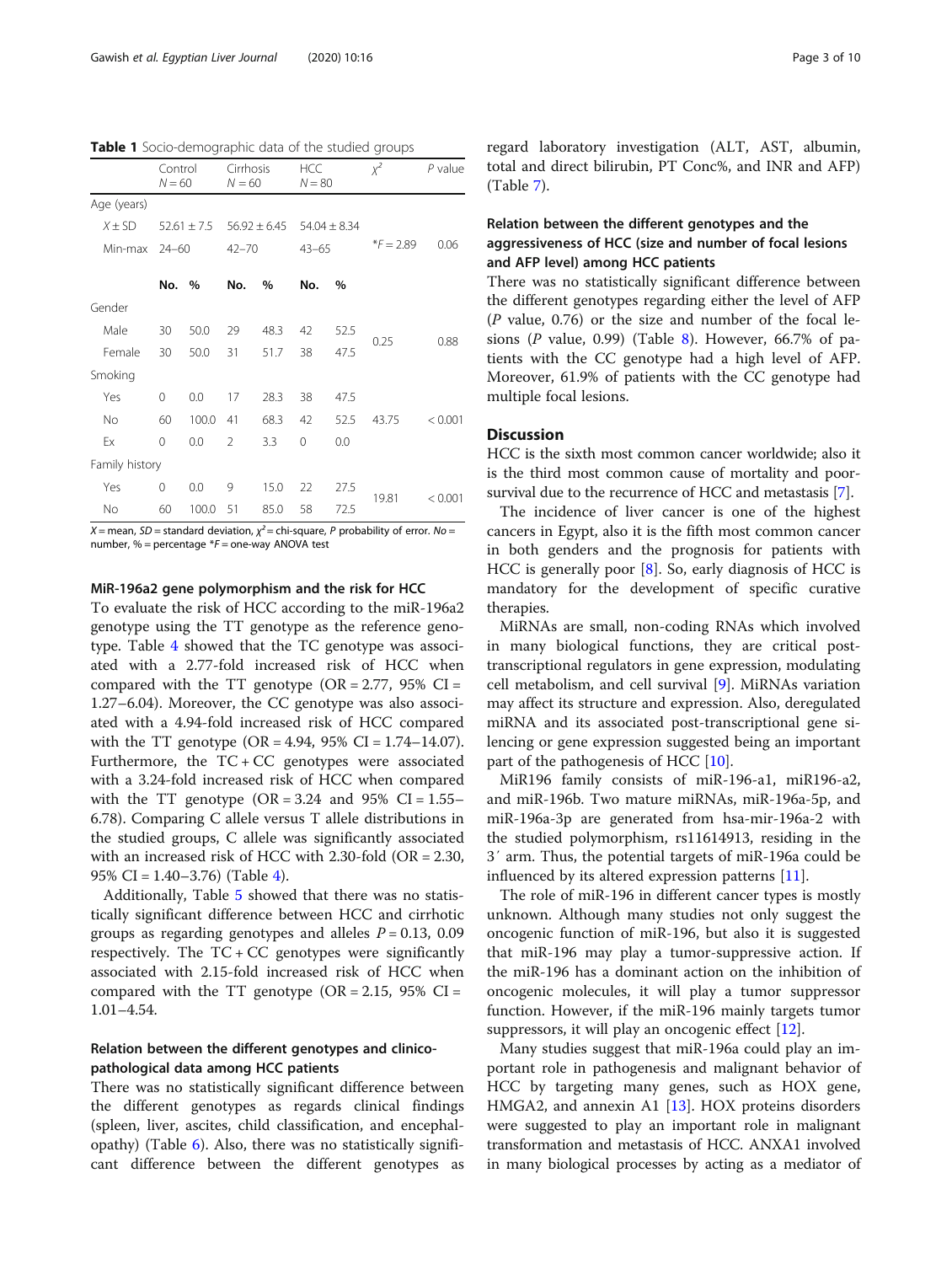<span id="page-3-0"></span>

|              | Control<br>$N = 60$ | Cirrhosis<br>$N = 60$ | <b>HCC</b><br>$N = 80$ | Kruskal-Wallis | $P$ value | Post hoc     |
|--------------|---------------------|-----------------------|------------------------|----------------|-----------|--------------|
| ST(U/L)      |                     |                       |                        |                |           |              |
| Min-max      | $10.0 - 29.00$      | 12.0-226.00           | 21.0-540.0             |                |           | $P1 = 0.001$ |
| $X \pm SD$   | $17.30 \pm 4.50$    | $60.56 \pm 43.95$     | $124.26 \pm 204.04$    | 85.26          | < 0.001   | $P2 = 0.02$  |
| Median       | 17.00               | 45.50                 | 68.50                  |                |           | $P3 = 0.001$ |
| T(U/L)       |                     |                       |                        |                |           |              |
| Min-max      | 10.00-27.00         | 11.0-121.00           | 11.0-379.0             |                |           | $P1 = 0.001$ |
| $X \pm SD$   | $18.01 \pm 4.81$    | $75.30 \pm 18.73$     | $79.32 \pm 71.51$      | 86.56          | < 0.001   | $P2 = 0.63$  |
| Median       | 17.00               | 54.00                 | 55.00                  |                |           | $P3 = 0.001$ |
| bumin (g/dL) |                     |                       |                        |                |           |              |
| Min-max      | $3.70 - 5.0$        | $1.0 - 4.00$          | $2.0 - 4.0$            |                |           | $P1 = 0.001$ |
|              |                     |                       |                        |                |           |              |

 $X \pm SD$  4.42  $\pm$  0.05 1.74  $\pm$  0.09 2.62  $\pm$  0.66 114.31 < 0.001 P2 = 0.32 Median 4.40 3.00 3.00 3.00 3.00 P3 = < 0.001

Min-max .20–.80 1. 2-15.0 1.0–20.00 P1 = < 0.001  $X \pm SD$   $0.267 \pm 0.021$   $3.20 \pm 0.413$   $3.45 \pm 0.38$   $121.93$   $< 0.001$   $P2 = 0.31$ Median .54 1.20 3.0 P3 = < 0.001

 $X \pm SD$   $0.038 \pm 0.004$   $3.22 \pm 0.90$   $3.33 \pm 0.37$  51.30  $< 0.001$   $P2 = 0.30$ Median .105 1.00 1.50 1.50 P3 = < 0.001

 $X \pm SD$  93.67  $\pm 4.534$  56.63  $\pm 13.467$  58.37  $\pm 16.95$  112.96 < 0.001 P2 = 0.87 Median 92.50 50.60 57.40 P3 = < 0.001

 $X \pm SD$  1.03  $\pm 0.028$  1.42  $\pm 0.18$  1.48  $\pm 0.434$  113.35 < 0.001 P2 = 0.65 Median 1.0200 1.43 1.38 P3 = < 0.001

 $X \pm SD$  13.85± 1.78 3770.10 ± 421.51 9.78\* < 0.001

Negative 60 100.0 60 100.0 78 97.5<br>-

114.31 < 0.001

51.30 < 0.001

112.96 < 0.001

113.35 < 0.001

167.15 < 0.001

## Table 2 Lab investigations

Min-max .06–.20 1.00–11.00 1.00–16.00

Min-max ------- 1-100 6-20,949

Median 526.00

Min-max 83–100 40–93 19-102

Min-max 1.00–1.11 1.02–1.83 .95–3.59

Negative 60 100.0 1 1.7 7 8.8

Positive 0 0.0 59 98.3 73 91.2

Positive 0 0.0 0 0.0 2 2.5

No % No % No %

AST(U/L)

ALT(U/L)

Albumin (g/dL)

Total bilirubin (mg/dl)

Direct bilirubin (mg/dl)

Alpha fetoprotein (ng/mL)

Prothrombin conc.

PT.INR

HCV Ab

HBV sAg

\*Mann–Whitney test \*\*Fisher's exact test

• P1 = comparison between cirrhosis and control

• P2 = comparison between cirrhosis and HCC

• P3 = comparison between control and HCC

 $P1 = 0.001$ 

 $P1 = 0.001$ 

 $P1 = 0.001$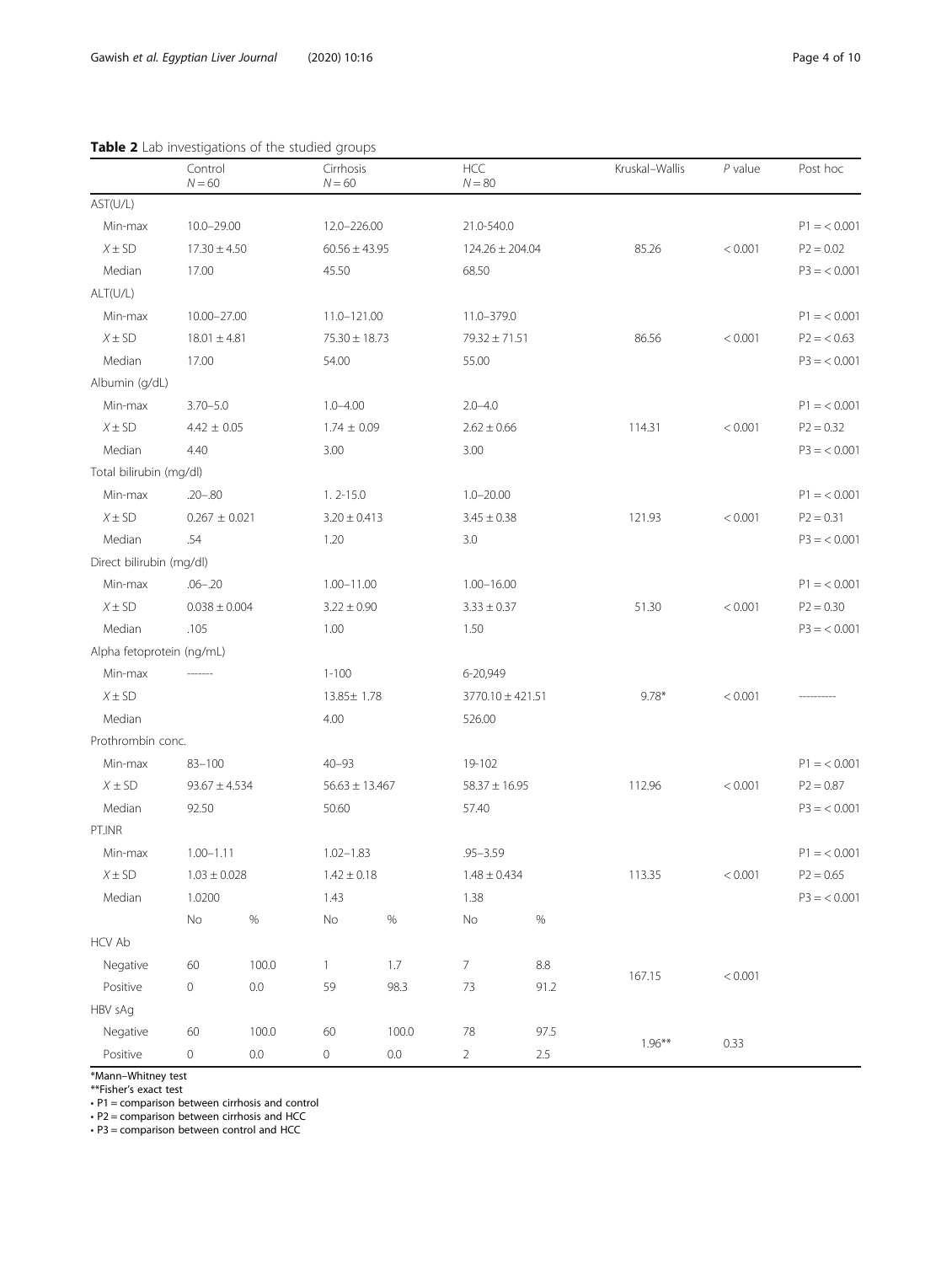apoptosis and inhibitor of cell differentiation. So, ANXA1 may participate in the pathogenesis of HCC [\[14\]](#page-8-0).

SNPs in the miR-196a2 (rs11614913) affect the development of cancer susceptibility due to their targeting on several vital genes [\[15\]](#page-8-0). Therefore, the present study was designed to evaluate the role of miR-196a2 rs11614913 polymorphism in the development of HCC in the Egyptian population.

The present study shows that the HCV-positive patients accounted for 73 (91.2%) and HBs Ag about 2 (2.5%) of HCC patient group. Dessouky et al. reported that more than 75% were positive for HCV-antibody among Egyptian patients with HCC [[16](#page-8-0)].

Considering miR-196a2 rs11614913 polymorphism, the results of the present study show that, genotype distribution among the studied groups showed a

<span id="page-4-0"></span>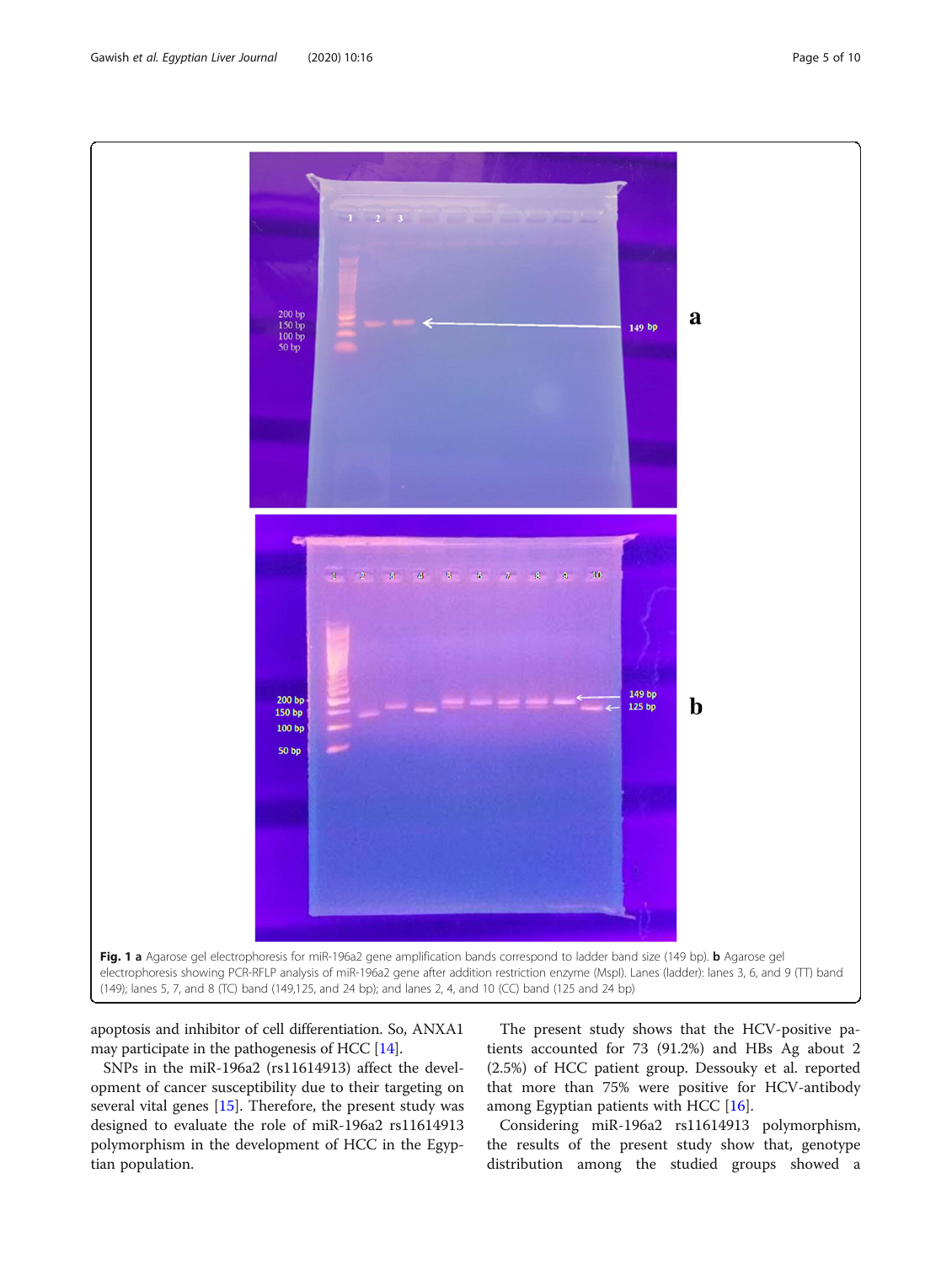statistically significant difference between HCC patients and each of the other groups. HCC patients had a higher incidence of CC and TC genotypes when compared to cirrhotic patients and healthy controls  $(P = 0.02, 0.005)$ , respectively. Allele frequencies showed a statistically higher incidence of C allele in HCC patients compared to cirrhotic patients and healthy controls  $(P = 0.003)$ .

These results are similar to the results obtained by Li et al. and Yan et al. who found that there was a significant difference in the distribution of miR-196a2 genotypes and alleles between HCC cases and the two other groups [\[17](#page-8-0), [18](#page-8-0)].

In contrast with the present study, Chu et al. stated that the miR-196a2 genotype distribution among HCC patients was not significantly different from that among the two other groups [\[19\]](#page-8-0).

Table 4 Comparison of polymorphism between Control and HCC groups

|                        | Control<br>$N = 60$ |           | <b>HCC</b><br>$N = 80$ |              | χ2         |        | P value OR(95%CI)        |  |
|------------------------|---------------------|-----------|------------------------|--------------|------------|--------|--------------------------|--|
|                        | No. %               |           | No. %                  |              |            |        |                          |  |
| Polymorphism           |                     |           |                        |              |            |        |                          |  |
| π                      | 28                  | 46.7 17   |                        | -21.3        |            |        | TT is a reference        |  |
| TC.                    | 25                  |           |                        | 41.6 42 52.4 | 11.38      | 0.003  | $CC = 4.94$ [1.74-14.07] |  |
| CC                     | 7                   | $11.7$ 21 |                        | 26.3         |            |        | $TC = 2.77$ [1.27-6.04]  |  |
| Polymorphism           |                     |           |                        |              |            |        |                          |  |
| π                      | 28                  | 46.7 17   |                        | 21.3         | 10.15      |        | $3.24$ [1.55-6.78]       |  |
| $(TC + CC)$ 32 53.3 63 |                     |           |                        | 78.7         |            | 0.001  |                          |  |
| Allele                 |                     |           |                        |              |            |        |                          |  |
| Τ                      | 81                  | 67.5 76   |                        |              | 47.5 11.14 |        | $2.30$ [1.40-3.76]       |  |
|                        | 39                  | 32.5 84   |                        | 52.5         |            | 0.0008 |                          |  |

Also in a meta-analysis done by Liu et al. [\[20](#page-9-0)], it has been found that the miR-196a2 genotypes were associated with a decreased susceptibility of HCC frequency.

On the other hand, Tian and his colleagues reported that the distribution of the miR-196a2 (rs11614913) polymorphism did not affect HCC susceptibility [\[5](#page-8-0)].

In the present study, the comparison of the polymorphism between the control and the HCC groups confirmed that both TC genotype and CC genotype were associated with a significantly increased risk of HCC when compared with the TT genotype.

Moreover, when comparing (C) allele versus (T) allele distributions in the studied groups, C allele was found to be associated with a significantly increased risk of HCC with 2.30-fold (OR = 2.30,  $95\%$  CI = 1.40–3.76).

Our results are comparable to the results obtained by Zhao et al.  $[21]$  $[21]$  $[21]$ , who found that both CC genotype and C allele is at increased risk for HCC "CC vs TT (OR = 1.302, 95% CI = 1.019–1.663) and C vs. T (OR = 1.130, 95% CI =  $1.004 - 1.272$ ".

Also, Yan et al. [\[18](#page-8-0)] reported that individuals carrying the TC and CC genotypes of miR-196a2 were found to be associated with an elevated risk of HCC compared to the TT genotype, with an adjusted odds ratio of 1.50 (1.03–2.17) and 2.86(1.60–5.16), respectively.

In contrast to the present study, Chu et al. [\[19\]](#page-8-0) suggested that the interaction between studied gene polymorphisms and cancer risk factors was not statistically significant.

The present study shows that the  $TC + CC$  genotypes were significantly associated with 3.24-fold increased risk of HCC when compared with the  $TT$  genotype ( $OR =$ 3.24,  $95\%$  CI = 1.55–6.78).

Li et al. documented that the  $TC + CC$  genotypes of rs11614913 polymorphism were significantly associated with an increased risk of HCC (TT vs.  $CT + CC$ :  $OR =$ 2.52, 95% CI =  $1.18-4.19$ ;  $P < 0.05$ ) [\[22](#page-9-0)].

TC 25 41.6 25 41.6 42 52.4 11.7 0.02

10.33 0.005

HCC groups

11.23 0.003

<span id="page-5-0"></span>

| <b>Table 3</b> Distribution of the genotypes and allele frequencies in<br>three studied groups |                     |                       |                  |    |           |
|------------------------------------------------------------------------------------------------|---------------------|-----------------------|------------------|----|-----------|
|                                                                                                | Control<br>$N = 60$ | Cirrhosis<br>$N = 60$ | HCC.<br>$N = 80$ | х2 | $P$ value |

No. % No. %

TT 28 46.7 22 36.7 17 21.3

CC 7 11.7 13 21.7 21 26.3

TT 28 46.7 22 36.7 17 21.3

 $(TC + CC)$  32 53.3 38 63.3 63 78.7

T 81 67.5 69 57.5 76 47.5

C 39 32.5 51 42.5 84 52.5

Polymorphism

Polymorphism

Allele

| %<br>No. %<br>No.<br>Polymorphism<br>TT is a reference<br>π<br>22<br>36.7 17<br>21.3<br>TC<br>25<br>0.13<br>$CC = 2.09$ [0.82-5.34]<br>41.6 42<br>52.4<br>-4.06<br>CC<br>$TC = 2.17$ [0.97-4.86]<br>13<br>21.7 21<br>26.3<br>Polymorphism |  |
|-------------------------------------------------------------------------------------------------------------------------------------------------------------------------------------------------------------------------------------------|--|
|                                                                                                                                                                                                                                           |  |
|                                                                                                                                                                                                                                           |  |
|                                                                                                                                                                                                                                           |  |
|                                                                                                                                                                                                                                           |  |
|                                                                                                                                                                                                                                           |  |
|                                                                                                                                                                                                                                           |  |
| 22<br>π<br>36.7<br>21.3<br>2.15 [1.01-4.54]<br>- 17<br>0.04                                                                                                                                                                               |  |
| 4.05<br>$(TC + CC)$<br>63.3<br>38<br>63<br>78.7                                                                                                                                                                                           |  |
| Allele:                                                                                                                                                                                                                                   |  |
| Τ<br>57.5 76 47.5<br>69<br>1.50 [0.93-2.41]                                                                                                                                                                                               |  |
| 2.75<br>0.09<br>42.5<br>52.5<br>51<br>84                                                                                                                                                                                                  |  |

Table 5 Comparison of polymorphism between Cirrhosis and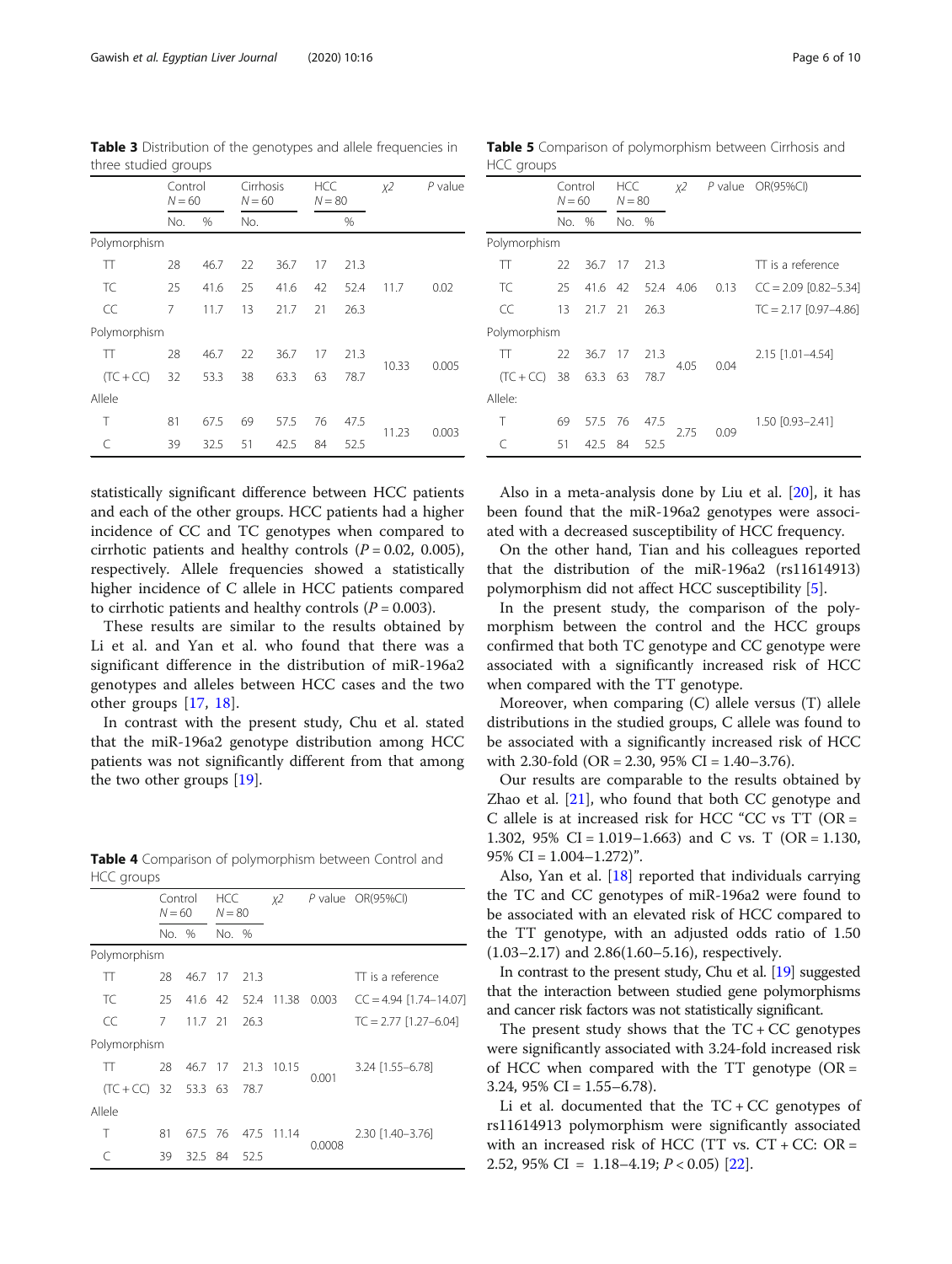| Studied variable       | Genotype          |        |                       | Chi-square test  | $P$ value                      |                   |           |      |
|------------------------|-------------------|--------|-----------------------|------------------|--------------------------------|-------------------|-----------|------|
|                        | CC<br>$N\!=21$    |        | <b>TC</b><br>$N = 42$ |                  | $\boldsymbol{\Pi}$<br>$N = 17$ |                   |           |      |
| Age (years) $X \pm SD$ | $52.50 \pm 4.628$ |        |                       | $54.48 \pm 4.77$ |                                | $56.06 \pm 6.329$ | $2.96*$   | 0.06 |
|                        | No.               | (%)    | No.                   | (%)              | No.                            | (%)               |           |      |
| Gender                 |                   |        |                       |                  |                                |                   |           |      |
| Male                   | 10                | (47.6) | $20\,$                | (47.6)           | 12                             | (70.6)            |           |      |
| Female                 | 11                | (52.4) | 22                    | (52.4)           | 5                              | (29.4)            | 0.49      | 0.78 |
| Smoking                |                   |        |                       |                  |                                |                   |           |      |
| Yes                    | 12                | (57.1) | 16                    | (38.1)           | 10                             | (58.8)            |           |      |
| No                     | 9                 | (42.9) | $26\,$                | (61.9)           | $\overline{7}$                 | (41.2)            | 3.15      | 0.20 |
| Family history         |                   |        |                       |                  |                                |                   |           |      |
| Yes                    | 5                 | (23.8) | 12                    | (28.6)           | 5                              | (29.4)            |           | 0.90 |
| $\mathsf{No}$          | 16                | (76.2) | $30\,$                | (71.4)           | 12                             | (70.6)            | 0.20      |      |
| Spleen                 |                   |        |                       |                  |                                |                   |           |      |
| Average                | 5                 | (23.8) | 5                     | (11.9)           | $\mathbbm{1}$                  | (5.9)             | $2.50**$  | 0.25 |
| Splenomegaly           | 16                | (76.2) | 37                    | (88.1)           | 16                             | (94.1)            |           |      |
| Liver                  |                   |        |                       |                  |                                |                   |           |      |
| Hepatomegaly           | 6                 | (28.6) | $\overline{7}$        | (16.7)           | 5                              | (29.4)            |           |      |
| Cirrhotic              | 14                | (66.7) | 34                    | (81.0)           | 12                             | (70.6)            | 3.01      | 0.55 |
| Shrunken               | $\mathbf{1}$      | (4.8)  | $\mathbf{1}$          | (2.4)            | $\,0\,$                        | (0.0)             |           |      |
| Ascites                |                   |        |                       |                  |                                |                   |           |      |
| Present                | 16                | (76.2) | 38                    | (90.5)           | 13                             | (76.5)            |           |      |
| No                     | 5                 | (23.8) | $\overline{4}$        | (9.5)            | $\overline{4}$                 | (23.5)            | 3.20      | 0.20 |
| Encephalopathy         |                   |        |                       |                  |                                |                   |           |      |
| Present                | 12                | (57.1) | 28                    | (66.7)           | 10                             | (58.8)            |           |      |
| Absent                 | 9                 | (42.9) | 14                    | (33.3)           | $\overline{7}$                 | $(41.2\%)$        | 0.66      | 0.71 |
| Child score            |                   |        |                       |                  |                                |                   |           |      |
| $\mathsf{A}$           | $7\overline{ }$   | (33.3) | 13                    | (31.0)           | $\overline{4}$                 | (23.5)            |           |      |
| B                      | 6                 | (28.6) | 17                    | (40.5)           | 6                              | (35.3)            | $1.61***$ | 0.80 |
| $\subset$              | 8                 | (38.1) | 12                    | (28.6)           | $\overline{7}$                 | (41.2)            |           |      |

<span id="page-6-0"></span>**Table 6** Relation between genotypes and socio-demographic data among HCC patients

\*ANOVA test

\*\*Fisher's exact test

Also, Chen et al. [\[12](#page-8-0)] stated that the rs11614913 polymorphism of miR-196a-2 carry a significant increased risk for HCC development (C vs T: OR =  $1.14$ , 95% CI = 1.06–1.23,  $P = 0.001$ ; CC vs TT: OR = 1.31, 95% CI = 1.12–1.53,  $P = 0.001$ ; TC + CC vs TT: OR = 1.16, 95%  $CI = 1.03 - 1.31, P = 0.018; CC$  vs TT:  $OR = 1.14, 95\%$  CI =  $1.00-1.30, P = 0.043$ .

In the contrary, a meta-analysis done by Peng et al. [[23\]](#page-9-0) stated that there was no evidence of significant association between miR-196a2 rs11614913 polymorphism and HCC risk when all eligible studies were pooled into the meta-analysis (CC vs TT:  $OR = 1.287$ ,  $95\%$  CI = 0.931–1.607,  $P = 0.226$ ; TC vs TT: OR = 1.055, 95% CI = 0.958–1.161,  $P = 0.278$ ;  $TC + CC$  vs  $TT$ :  $OR = 1.134$ , 95% CI =  $0.974 - 1.320$ ,  $P = 0.105$ .

Additionally, the results obtained by Kim and his colleagues reported that the miR-196a-2 rs12304647 CC

genotype had a protective effect against the development of HCC in patients with chronic hepatitis B infection and cirrhosis [\[24\]](#page-9-0).

In the present study, there is no statistically significant difference between HCC and cirrhotic groups as regarding genotypes and alleles  $P = 0.13, 0.09$ , respectively.

Study of the correlation between miR-196a2 genotypes and personal history and clinical data, including spleen, liver, ascites, child classification, encephalopathy, and tumor size, shows that there was no statistically significant difference data among HCC patients as regards personal history and clinical data.

Chu et al. [\[19](#page-8-0)] suggested that a significant association between miRNA499 SNPs and HCC is present. However, gene-environmental interactions of miRNA499 polymorphisms, smoking, and alcohol consumption might alter the HCC susceptibility.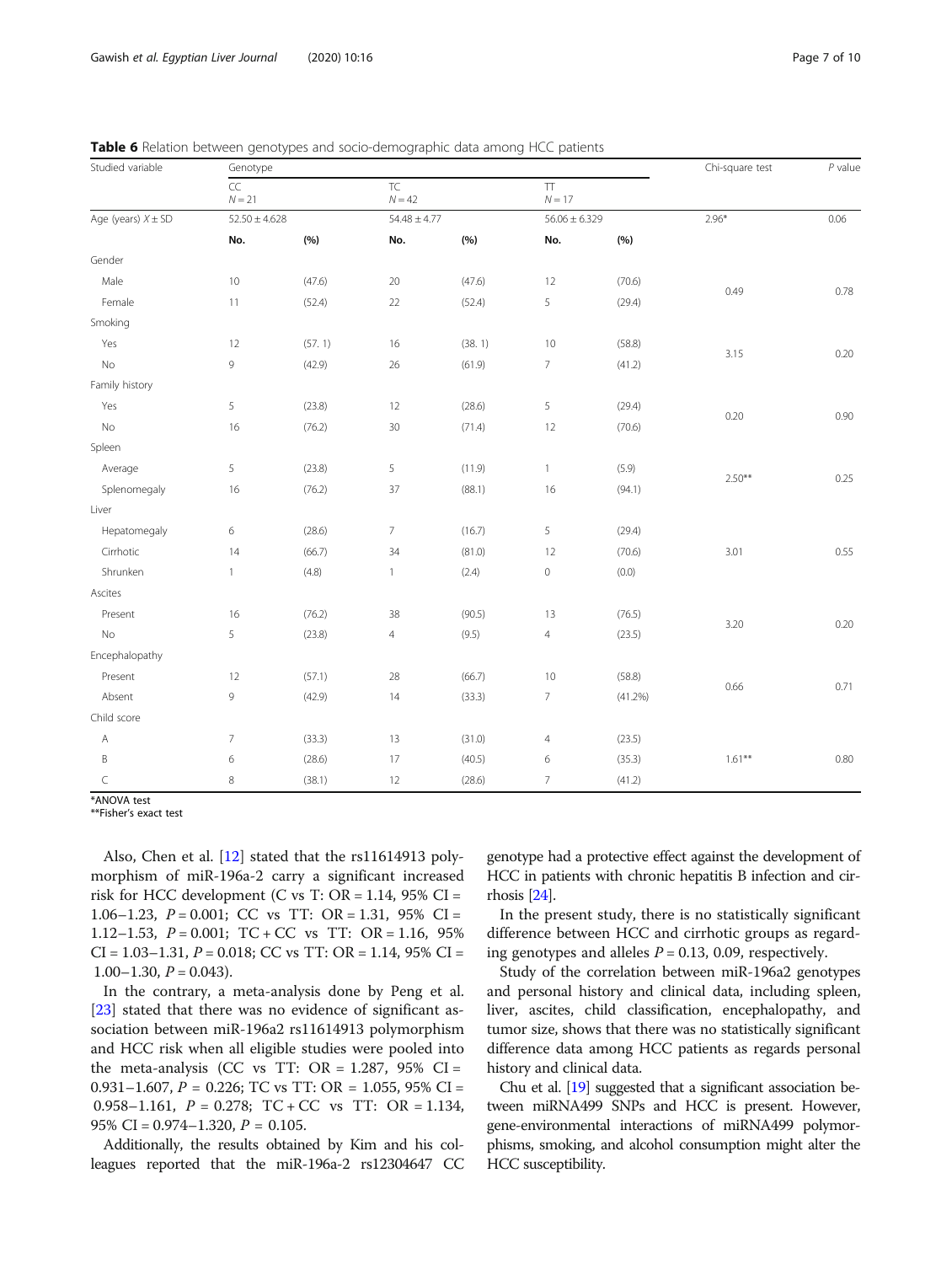| Studied variable | Genotype          |                       | Kruskal-Wallis test   | $P$ value |      |  |
|------------------|-------------------|-----------------------|-----------------------|-----------|------|--|
|                  | CC<br>$N = 21$    | <b>TC</b><br>$N = 42$ | $\top$<br>$N = 17$    |           |      |  |
| AST (U/L)        |                   |                       |                       |           |      |  |
| Min-max          | 12.0-302.0        | 21.0-540.0            | 14.00-258.00          |           |      |  |
| $X \pm SD$       | $83.96 \pm 70.88$ | $158.04 \pm 269.99$   | $90.56 \pm 78.90$     | 0.38      | 0.82 |  |
| Median           | 67.50             | 93.00                 | 66.00                 |           |      |  |
| ALT (U/L)        |                   |                       |                       |           |      |  |
| Min-max          | 11.0-292.00       | 12.0-379.0            | $11.0 - 205.0$        |           |      |  |
| $X \pm SD$       | $80.14 \pm 61.68$ | $83.57 \pm 83.45$     | $67.82 \pm 49.62$     | 1.10      | 0.57 |  |
| Median           | 64.000000         | 59.00                 | 53.0                  |           |      |  |
| ALB (g/dL)       |                   |                       |                       |           |      |  |
| Min-max          | $2.0 - 4.0$       | $2.0 - 4.0$           | $2.0 - 4.0$           |           |      |  |
| $X \pm SD$       | $2.73 \pm .70$    | $2.54 \pm .58$        | $2.61 \pm .67$        | 1.25      | 0.53 |  |
| Median           | 3.0               | 3.00                  | 2.0                   |           |      |  |
| BT (mg/dL)       |                   |                       |                       |           |      |  |
| Min-max          | $1.0 - 16.0$      | $1.0 - 20.0$          | $1.0 - 9.0$           |           |      |  |
| $X \pm SD$       | $4.03 \pm 3.96$   | $3.66 \pm 3.54$       | $3.36 \pm 2.43$       | 0.05      | 0.97 |  |
| Median           | 2.0               | 3.00                  | 3.00                  |           |      |  |
| BD (mg/dL)       |                   |                       |                       |           |      |  |
| Min-max          | $1.0 - 16.0$      | $1.0 - 15.00$         | $1.0 - 8.0$           |           |      |  |
| $X \pm SD$       | $3.58 \pm 4.46$   | $2.55 \pm 2.92$       | $3.03 \pm 2.56$       | 0.94      | 0.62 |  |
| Median           | 1.00              | 1.0                   | 2.0                   |           |      |  |
| AFP (ng/mL)      |                   |                       |                       |           |      |  |
| Min-max          | 12-5200           | 11-20,949             | 6-19,007              |           |      |  |
| $X \pm SD$       | 1586.48 ± 1513.68 | 1801.07 ± 4254.21     | $2052.71 \pm 4561.92$ | 3.35      | 0.18 |  |
| Median           | 615.00            | 420.00                | 680.00                |           |      |  |
| Focal lesion     |                   |                       |                       |           |      |  |
| Min-max          | $1.50 - 9.00$     | $1.50 - 8.00$         | $2.00 - 11.00$        |           |      |  |
| $X \pm SD$       | $4.81 \pm 2.10$   | $3.99 \pm 1.72$       | $4.75 \pm 2.07$       | 1.5       | 0.22 |  |
| Median           | 5.00              | 4.0                   | 4.50                  |           |      |  |
| PT. conc         |                   |                       |                       |           |      |  |
| Min-max          | 19-96             | 20-102                | $29 - 89$             |           |      |  |
| $X \pm SD$       | $56.26 \pm 18.66$ | $59.40 \pm 16.54$     | $58.43 \pm 16.53$     | 0.73      | 0.69 |  |
| Median           | 55.00             | 63.00                 | 57.00                 |           |      |  |
| PT.INR           |                   |                       |                       |           |      |  |
| Min-max          | $1.03 - 2.71$     | $.95 - 3.59$          | $1.08 - 2.40$         |           |      |  |
| $X \pm SD$       | $1.54 \pm .45$    | $1.45 \pm .45$        | $1.47 \pm .37$        | 0.61      | 0.73 |  |
| Median           | 1.4150            | 1.3300                | 1.45                  |           |      |  |

<span id="page-7-0"></span>Table 7 Relation between genotypes and clinicopathological data among HCC patients

Studying the correlation between miR-196a2 rs11614913 genotypes and laboratory characteristics, there was no statistically significant difference between the different genotypes among the HCC cases regarding lab investigations (ALT, AST, albumin, total and direct bilirubin, INR, and AFP).

In our analysis of the association between this polymorphism and the HCC aggressiveness as regards the AFP level and size and number of the focal lesions, we noticed that there was no statistically significant difference between the different genotypes regarding either the level of AFP ( $P$  value, 0.76) or the size and number of the focal lesions (P value, 0.99). However, 66.7% of patients with the CC genotype had a high level of AFP. Moreover, 61.9% of patients with the CC genotype had multiple focal lesions.

Li and his co-workers reported that, in a subsequent analysis of the association between microRNA-196a2 and clinic-pathological characteristics, there was an association between rs11614913 genotype and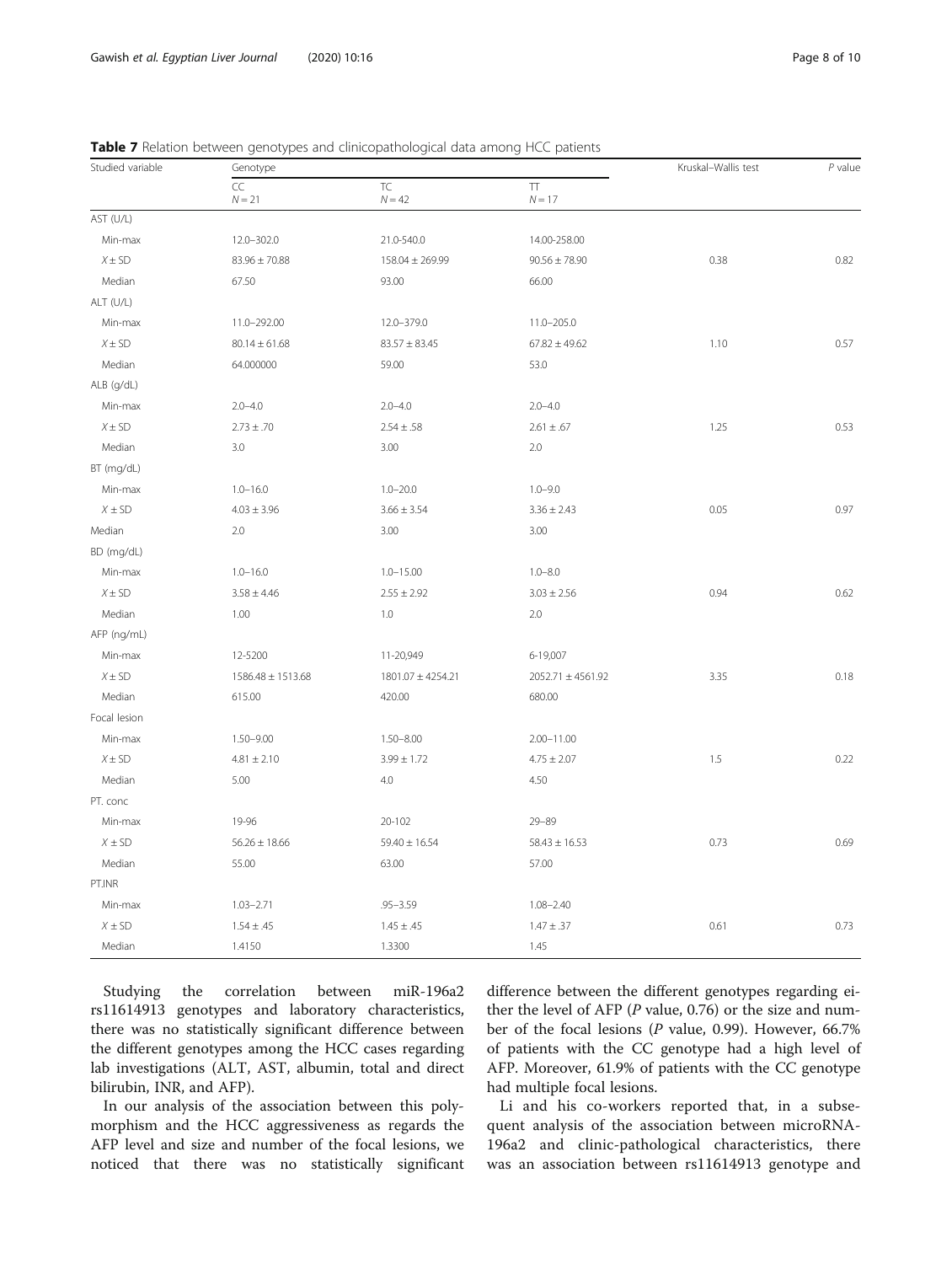<span id="page-8-0"></span>

| Table 8 Relation between the different genotypes and the    |
|-------------------------------------------------------------|
| aggressiveness of HCC (size and number of focal lesions and |
| AFP level) among HCC patients                               |

| Studied variable Genotype |                 |         |                |         |               |         | Chi-square test $P$ value |      |
|---------------------------|-----------------|---------|----------------|---------|---------------|---------|---------------------------|------|
|                           | CC<br>$N = 21$  |         | TC<br>$N = 42$ |         | π<br>$N = 17$ |         |                           |      |
|                           |                 | No. (%) |                | No. (%) |               | No. (%) |                           |      |
| AFP                       |                 |         |                |         |               |         |                           |      |
| $\leq$ = 400              | 7               | 33.3    | 18             | 42.9    | 7             | 41.2    |                           | 0.76 |
| >400                      | 14              | 66.7 24 |                | 57.1    | $\bigcirc$    | 58.8    | 0.54                      |      |
| Focal lesion size         |                 |         |                |         |               |         |                           |      |
| $\leq$ = 3                | 9               | 42.9    | 18             | 42.9    | 7             | 41.2    | 0.01                      | 0.99 |
| > 3                       | 12              | 57.1    | 24             | 57.1    | 10            | 58.8    |                           |      |
| No. of focal lesion:      |                 |         |                |         |               |         |                           |      |
| Multiple                  | 10 <sup>°</sup> | 47.6 26 |                | 61.9    | 10            | 58.8    | 1.18                      | 0.55 |
| Single                    | 11              | 52.4 16 |                | 38.1    | 7             | 41.2    |                           |      |

tumor size  $(P = 0.046)$ , but not with tumor number  $[17]$ .

# Conclusion

The findings of this study suggested that miR-196a2 polymorphism is associated with HCC risk in the Egyptian population. More well-designed studies based on larger sample sizes and more ethnic groups are still needed in the future.

#### Abbreviations

AFP: Alpha-fetoprotein; ALT: Alanine aminotransferase; AST: Aspartate aminotransferase; bp: Base pair; CT: Computed tomography; DNA: Deoxyribonucleic acid; EDTA: Ethylenediaminetetraacetic acid; HBV: Hepatitis B virus; HCC: Hepatocellular carcinoma; HCV: Hepatitis C virus; HOX: Homeobox; INR: International normalized ratio; miR: MicroRNA; NASH: Non-alcoholic steatohepatitis; PCR-RFLP: Polymerase chain reactionrestriction fragment length polymorphism; SNP: Single-nucleotide polymorphism

#### Acknowledgements

The authors would like to thank our colleagues in the Department of Laboratory Medicine and the patients in the National Liver Institute who helped in this work.

## Authors' contributions

All authors read and approved the final manuscript. EG had selected the idea and design of the work and had made the final revision of data. GR did the data gathering, analysis, and manuscript preparation. EO and AS did the data gathering and manuscript preparation. EA did the design, data gathering, analysis, and manuscript preparation.

## Funding

This research did not receive any specific grant from funding agencies in the public, commercial, or not-for-profit sectors.

#### Availability of data and materials

The datasets generated and/or analyzed during the current study are not publicly available due to confidential and institutional ethical issues but, are available from the corresponding author on reasonable request.

## Ethics approval and consent to participate

The study was conducted in accordance with the ethical principles of the 1975 Declaration of Helsinki, and it was reviewed and approved by the Research Ethics Committee of National Liver Institute, Menoufia University.

#### Consent for publication

Not applicable.

#### Competing interests

The authors declare that they have no competing interests.

## Received: 25 October 2019 Accepted: 23 January 2020 Published online: 01 April 2020

#### References

- 1. Ren W, Wu S, Wu Y et al (2019) MicroRNA-196a/−196b regulate the progression of hepatocellular carcinoma through modulating the JAK/STAT pathway via targeting SOCS2. Cell Death Dis 10(5):333
- 2. Mohammed K Zahra, Taher E Attia , Amira Y Ahmad et al (2018) Serum galectin-3 levels in patients with hepatocellular carcinoma, liver cirrhosis and chronic viral hepatitis. Egypt J Hospital Med 70 (1): 132–139
- 3. Karabegović I, Maas S, Medina-Gomez C et al (2017) Genetic polymorphism of miR-196a-2 is associated with bone mineral density (BMD). Int J Mol Sci 18(12):2529
- 4. Zheng L, Zhuang C, Zhao J et al (2017) Functional miR-146a, miR-149, miR-196a2 and miR-499 polymorphisms and the susceptibility to hepatocellular carcinoma: an updated meta-analysis. Clin Res Hepatol Gastroenterol 41(6): 664–676
- 5. Tian T, Wang M, Zhu W et al (2017) MiR-146a and miR-196a-2 polymorphisms are associated with hepatitis virus-related hepatocellular cancer risk: a meta-analysis. Aging 9(2):381–392
- 6. Tutar Y (2014) miRNA and Cancer; computational and experimental approaches. Curr Pharm Biotechnol 15(5):429–429
- 7. Peng C, Ye Y, Wang Z et al (2019) Circulating microRNAs for the diagnosis of hepatocellular carcinoma. Dig Liver Dis 51(5):621–631
- 8. Azim HA, Omar A, Atef H et al (2018) Sorafenib plus tegafur-uracil (UFT) versus sorafenib as first line systemic treatment for patients with advanced stage HCC: a phase II trial (ESLC01 study). J Hepatocellular Carcinoma 5:109–119
- 9. Zhu B, Gong Y, Yan G et al (2018) Down-regulation of lncRNA MEG3 promotes hypoxia-induced human pulmonary artery smooth muscle cell proliferation and migration via repressing PTEN by sponging miR-21. Biochem Biophys Res Commun 495:2125–2132
- 10. Yin W, Zhao Y, Ji Y-J et al (2015) Serum/plasma microRNAs as biomarkers for HBV-related hepatocellular carcinoma in China. Bio Med Res Int. Article ID: 965185
- 11. Choupani J, Nariman-Saleh-Fam Z, Saadatian Z et al (2019) Association of mir-196a-2 rs11614913 and mir-149 rs2292832 polymorphisms with risk of cancer: an updated meta-analysis. Front Genet 10:186
- 12. Chen C, Zhang Y, Zhang L et al (2011) MicroRNA-196: critical roles and clinical applications in development and cancer. J Cell Mol Med 15(1):14–23
- 13. Rapado-González Ó, López-López R, López-Cedrún J et al (2019) Cell-Free microRNAs as Potential Oral Cancer Biomarkers: From Diagnosis to Therapy. Cells 8(12):1653
- 14. Wang Z, Cao Y, Jiang C et al (2012) Lack of association of two common polymorphisms rs2910164 and rs11614913 with susceptibility to hepatocellular carcinoma: a meta-analysis. PLoS One 7(6):e40039
- 15. Liu Z, Li G, Wei S et al (2010) Genetic variants in selected pre-microRNA genes and the risk of squamous cell carcinoma of the head and neck. Cancer 116:4753–4760
- 16. Dessouky BA, Mousa WA, Abd El-Shafy AF (2018) Role of computed tomography in prediction of tumor necrosis of hepatocellular carcinoma after chemoembolization. Menoufia Med J 31:531–537
- 17. Li X, Li Z, Song X et al (2010) A variant in microRNA-196a2 is associated with susceptibility to hepatocellular carcinoma in Chinese patients with cirrhosis. Pathology 42(7):669–673
- 18. Yan P, Xia M, Gao F et al (2015) Predictive role of miR-146a rs2910164 (C>G), miR-149 rs2292832 (T>C), miR-196a2 rs11614913 (T>C) and miR-499 rs3746444 (T>C) in the development of hepatocellular carcinoma. Int J Clin Exp Pathol 8(11):15177–15183
- 19. Chu Y-H, Hsieh M-J, Chiou H-L et al (2014) MicroRNA gene polymorphisms and environmental factors increase patient susceptibility to hepatocellular carcinoma. PLoS One 9(2):e89930